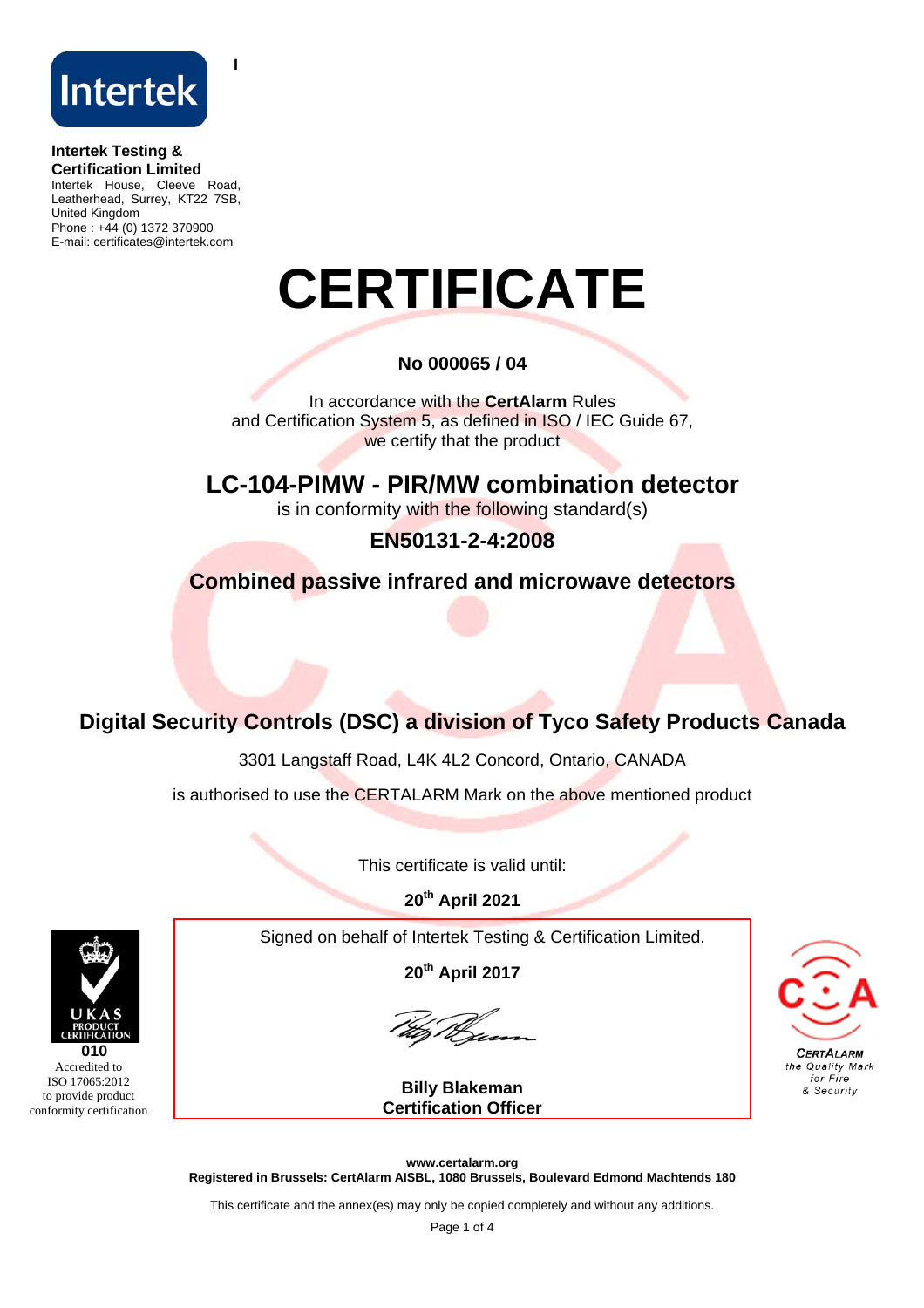

**Intertek Testing & Certification Limited**  Intertek House, Cleeve Road, Leatherhead, Surrey, KT22 7SB, United Kingdom Phone : +44 (0) 1372 370900 E-mail: certificates@intertek.com

# **CERTIFICATE**

**No: 000065 / 04 - Annex No 1** 

**Job Reference: LSS 0087** 

**Takes into account the following products:** 

**LC-104-PIMW - PIR/MW combination detector** 

**The optional features of the specifications that are included in the product and test report:** 

Security grade: 2

Environmental class : II

Equipment class : Fixed

### **Test Report Numbers:**

LC104-PIMW\_BMD504 EN50131-2-4 Telefication Report 20113846800

LC-10X EN50130-5 Sec 17 SO2 Report Telefication 20071229700-rev1.0

LC104-PIMW EN50130-4 Hermon Lab Report CROEMC\_EN.17657

LC-104-PIMW Telefication Certificate 11229063\_AA00 - V2

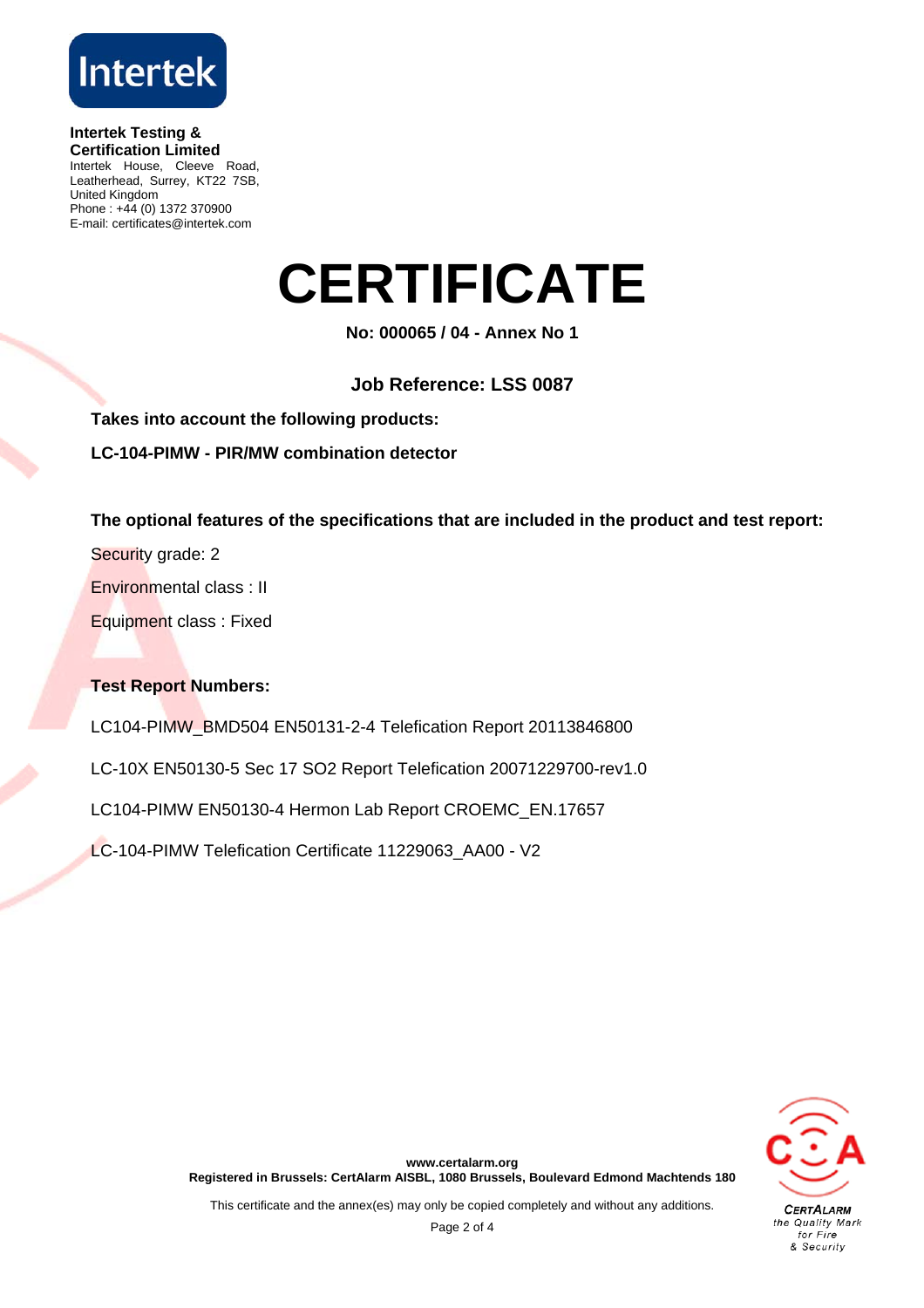

#### **Intertek Testing & Certification Limited**

Intertek House, Cleeve Road, Leatherhead, Surrey, KT22 7SB, United Kingdom Phone : +44 (0) 1372 370900 E-mail: certificates@intertek.com

# **CERTIFICATE**

**No: 000065 / 04 - Annex No 2** 

## **Documents submitted;**

| LC-104- Mechanical Dwgs                                   | <b>Issue A0</b> |
|-----------------------------------------------------------|-----------------|
| LC104 124 Schematic                                       | Issue A         |
| LC104_124 Parts List                                      | <b>Issue 3B</b> |
| LC104PIMW_LC124PIMW_PCB Component layout                  | Issue 03        |
| LC104PIMW_LC124PIMW_PCB Component layout                  | Issue 03        |
| LC104PIMW LC124PIMW PCB Component layout                  | Issue 03        |
| LC-104- Mechanical Dwgs                                   | <b>Issue A0</b> |
| LC-104- Mechanical Dwgs                                   | <b>Issue A0</b> |
| LC-104-PIMW Label                                         | <b>Issue 3C</b> |
| LC-104_LC-124 PIMW Installation manual 7111672 Rev J1.pdf | Issue J1        |



**www.certalarm.org Registered in Brussels: CertAlarm AISBL, 1080 Brussels, Boulevard Edmond Machtends 180**